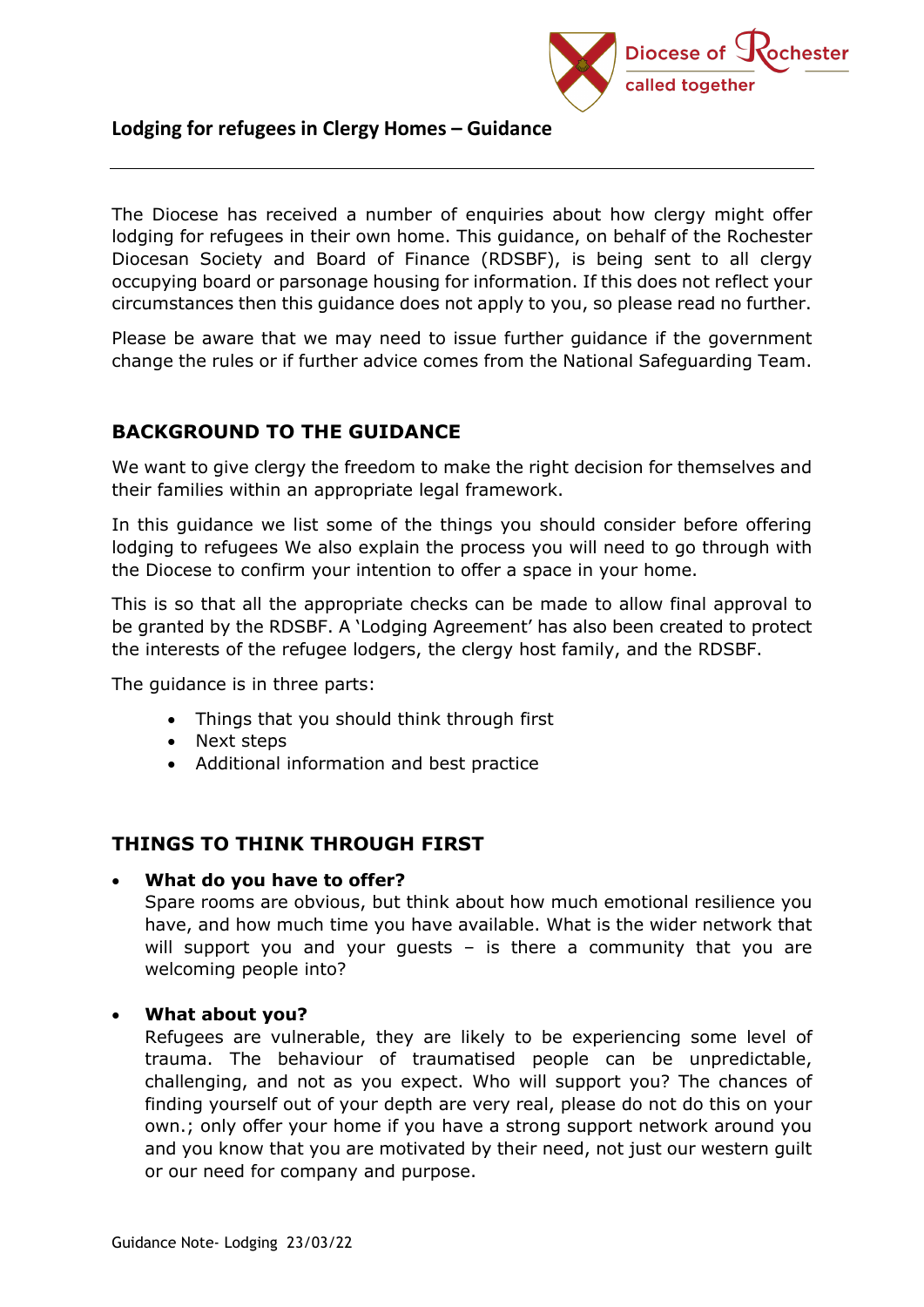

### • **Who will you welcome?**

We strongly recommend that clergy do not offer homes to unaccompanied children and that as far as possible, hosting reflects the arrangement already in the household. For example, if the host household contains only male adults, it is not advisable to receive female adult refugees, even if accompanied by adult male refugees. Or if the host household contains only female adults, not to receive male refugees

## • **Safeguarding**

If you have children or vulnerable adults already in your household or visiting, you will need to take this into account in your decision-making.

### • **How long?**

Be clear with your family, the Diocese, and most importantly the potential guest, about how long you expect the arrangement to last. The Lodging Agreement is not open-ended and is not intended to create a permanent arrangement.

## • **What if I am thinking of moving post?**

If you are thinking of moving to a new post in the next year or so, it is recommended that you do not offer your home to house refugees.

# **NEXT STEPS**

If you still wish to offer your clergy home, you will need to go through the following process, which is designed to help us assess whether approval can be granted, as well as enable pastoral conversations to be had with clergy directly about whether this is the right step for them.

#### **How to express your initial intention**

If you are considering offering accommodation to a refugee, please refer to the flow chart which sets out a 3-stage process covering:

- 1) The Application
- 2) The Review
- 3) The Implementation

## **1) The Application**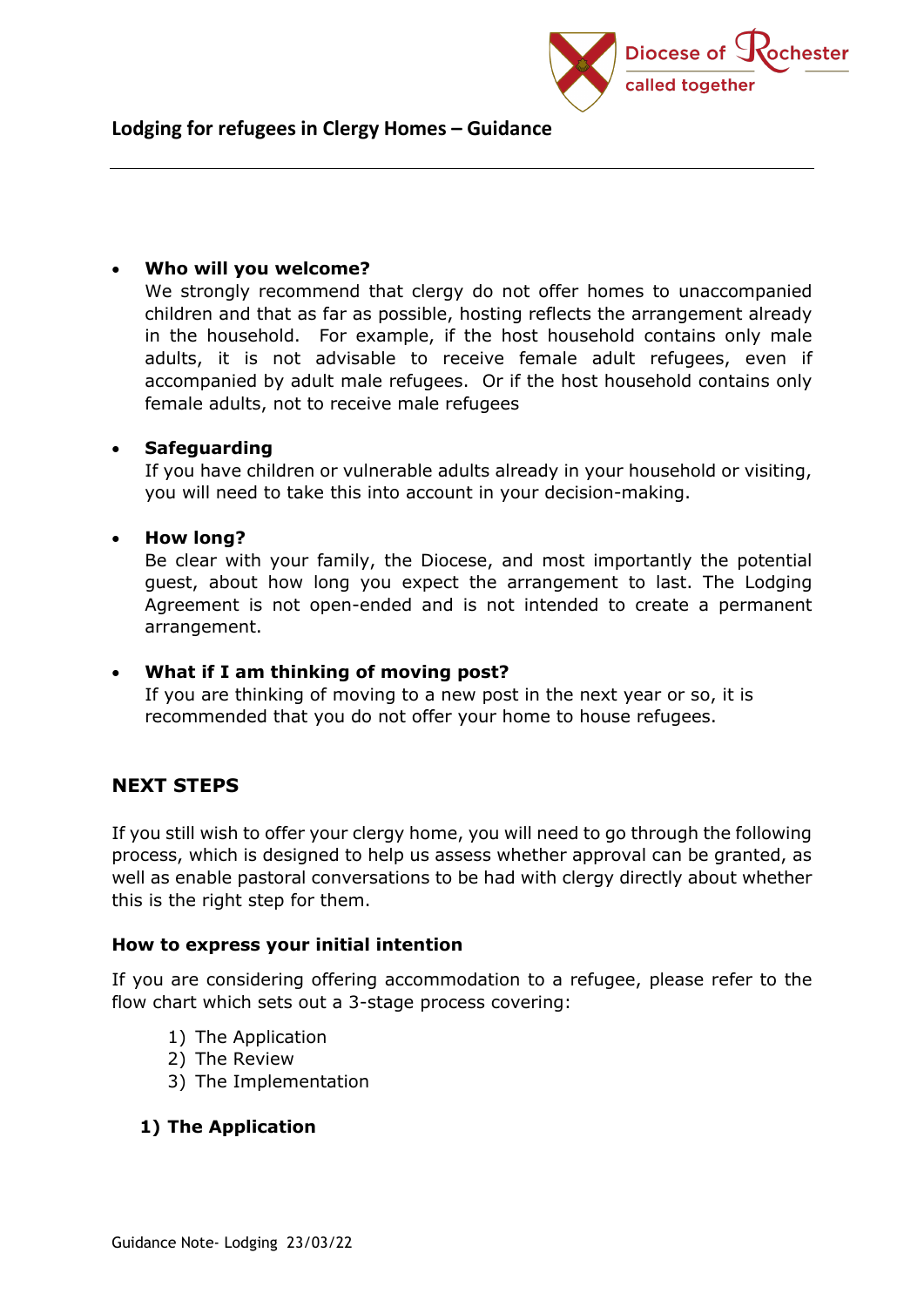

If you are considering offering accommodation to a refugee, please complete our online Clergy Accommodation Offer - Application Form Link: <https://forms.office.com/r/6wC01fCv88>

The form asks some initial questions about the property, and the make-up of your household.

Initially, the incumbent is to complete the application form which can be downloaded directly from our website utilising the link below, hard copies can also be requested by emailing: [ukraine2022@rochester.anglican.org](mailto:ukraine2022@rochester.anglican.org) or calling 01634 560000

The information will be collated and circulated to Diocese of Rochester Teams for review.

### **2) The Review**

We will check to see if there are any restrictions on the use of the property, if the room(s) are suitable and if there are any planning or building regulation issues. The Safeguarding Team will also review the request.

Once we know that the property is suitable, we will provide a recommendation to the Archdeacon. The Archdeacon may initiate follow-up conversations with the member of clergy as required.

The Archdeacon will agree the proposal with the Bishop.

## **3) Implementation**

Once approval is granted, you will receive:

- i. an outline permission of the RDSBF
- ii. a draft Lodging Agreement with a translation into Ukrainian.

The Agreement needs to be signed, and a copy returned to the Diocesan office, which will trigger the final permission of the RDSBF.

You must then check that your current DBS included a home working check and that all individuals aged sixteen or over were declared when the check was completed if not a new DBS will be required. Bishopscourt will be able to assist you with this if you are unsure.

Please take a look at our attached flow diagram, which explains the process in more detail.

# **ADDITIONAL INFORMATION AND BEST PRACTICE**

The Lodging Agreement will be under a legal form called a "Licence"  $-$  this is different to a tenancy - and will usually be between you (or the incumbent if